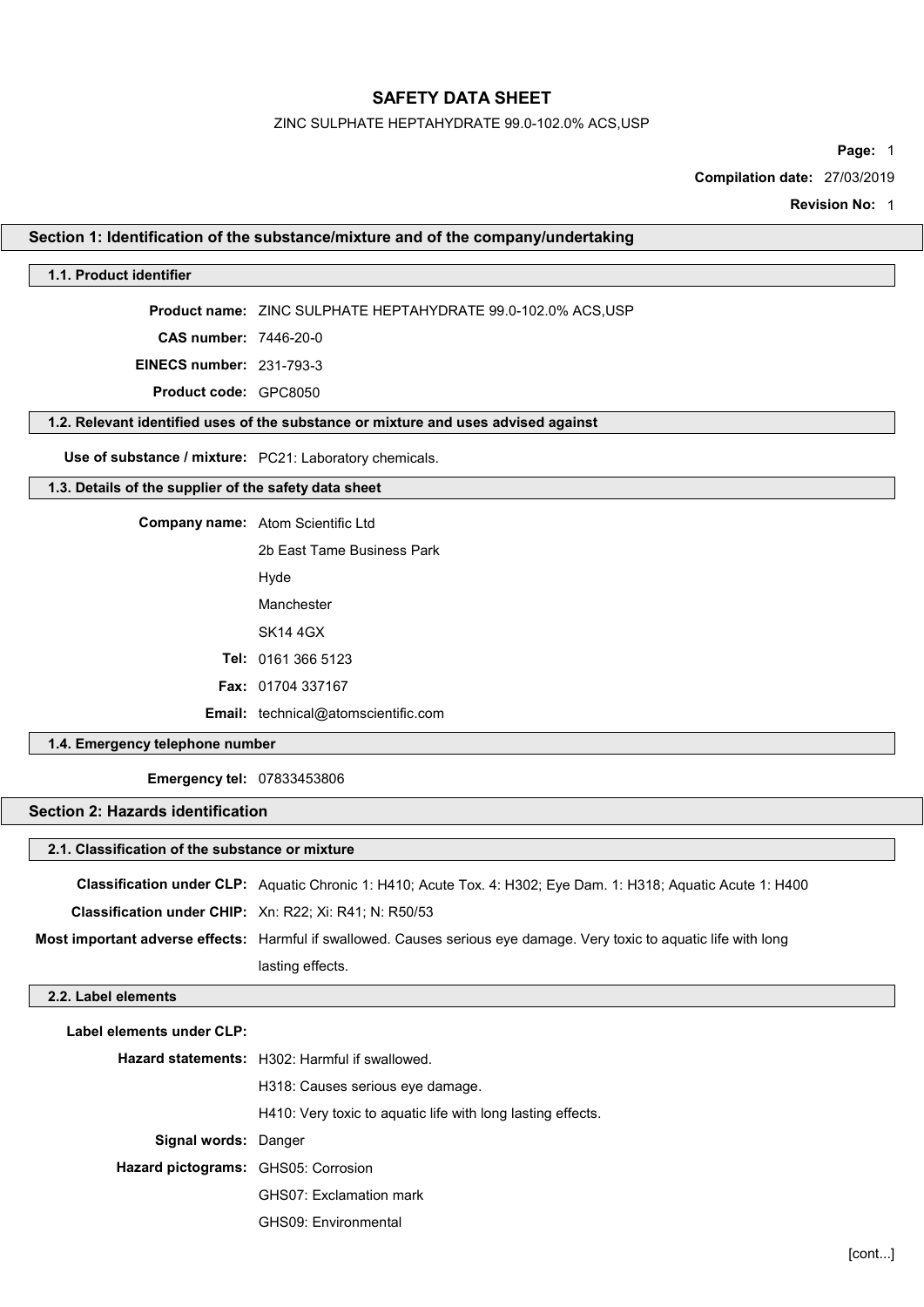#### ZINC SULPHATE HEPTAHYDRATE 99.0-102.0% ACS,USP



| P501: Dispose of contents/container to an approved waste disposal plant.          |
|-----------------------------------------------------------------------------------|
| contact lenses, if present and easy to do. Continue rinsing.                      |
| P305+351+338: IF IN EYES: Rinse cautiously with water for several minutes. Remove |
| P280: Wear protective gloves/protective clothing/eye protection/face protection.  |
| Precautionary statements: P273: Avoid release to the environment.                 |

### 2.3. Other hazards

Other hazards: This substance/mixture contains no components considered to be either persistent, bioaccumulative and toxic (PBT), or very persistent and very bioaccumulative (vPvB) at levels of 0.1% or higher.

**PBT:** This product is not identified as a PBT/vPvB substance.

## Section 3: Composition/information on ingredients

## 3.1. Substances

Chemical identity: ZINC SULPHATE HEPTAHYDRATE 99.0-102.0% ACS,USP

CAS number: 7446-20-0

EINECS number: 231-793-3

Contains: Formula : O4SZn · 7H2O

Molecular weight : 287.56 g/mol

## Section 4: First aid measures

#### 4.1. Description of first aid measures

Skin contact: Wash immediately with plenty of soap and water. Consult a doctor. Eye contact: Bathe the eye with running water for 15 minutes. Consult a doctor. Ingestion: Never give anything by mouth to an unconscious person. Wash out mouth with water. Consult a doctor. Inhalation: Move to fresh air in case of accidental inhalation of vapours. If unconscious, check for

breathing and apply artificial respiration if necessary. Consult a doctor.

## 4.2. Most important symptoms and effects, both acute and delayed

Skin contact: No data available.

Eye contact: Risk of serious damage to eyes.

Ingestion: No data available.

Inhalation: No data available.

Delayed / immediate effects: No data available.

4.3. Indication of any immediate medical attention and special treatment needed

Immediate / special treatment: No data available.

Page: 2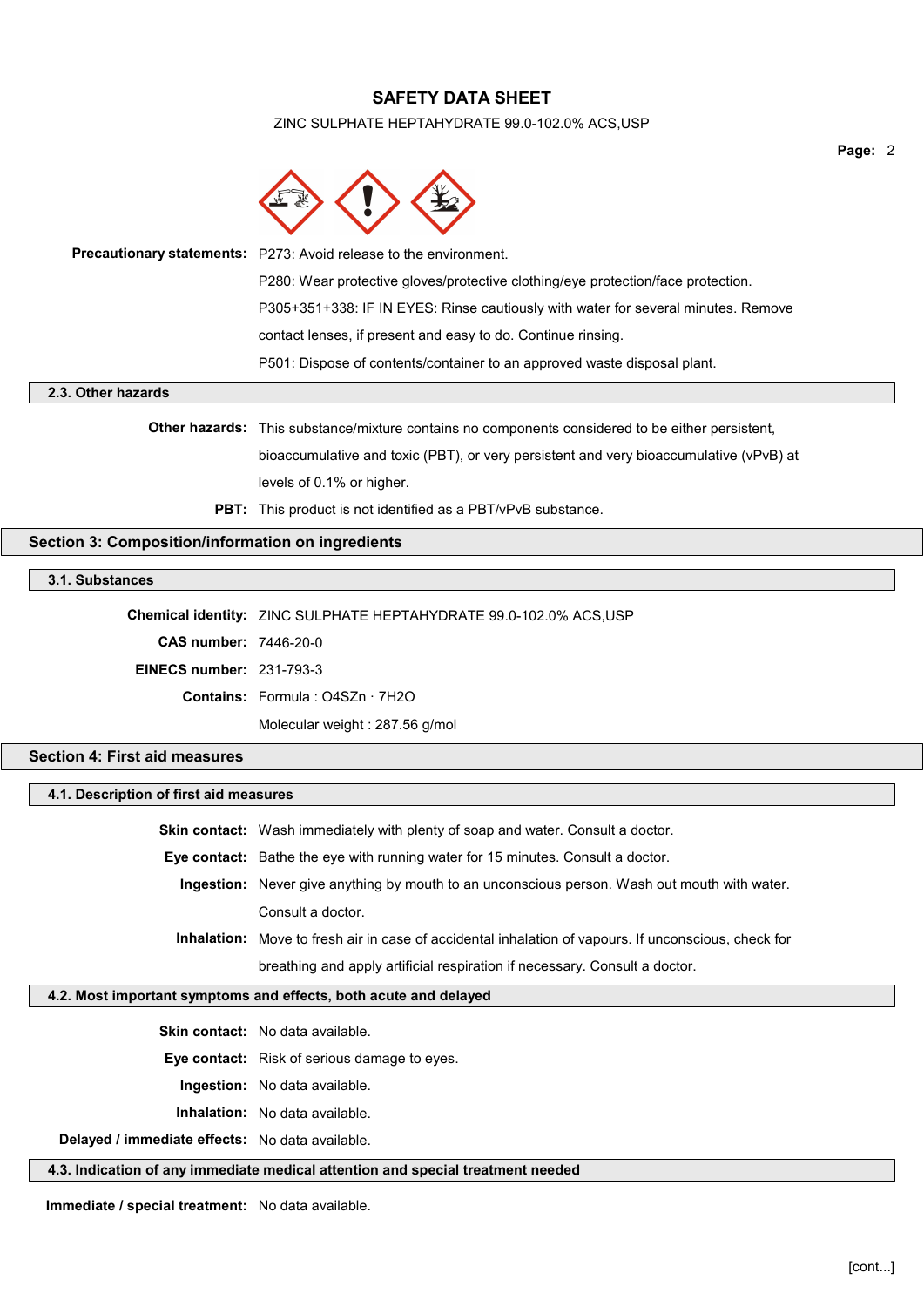#### ZINC SULPHATE HEPTAHYDRATE 99.0-102.0% ACS,USP

Page: 3

#### Section 5: Fire-fighting measures

#### 5.1. Extinguishing media

Extinguishing media: Suitable extinguishing media for the surrounding fire should be used.

#### 5.2. Special hazards arising from the substance or mixture

Exposure hazards: Not applicable.

#### 5.3. Advice for fire-fighters

Advice for fire-fighters: Wear self-contained breathing apparatus.

## Section 6: Accidental release measures

#### 6.1. Personal precautions, protective equipment and emergency procedures

Personal precautions: Use personal protective equipment. Avoid dust formation. Avoid breathing vapours, mist

or gas. Ensure adequate ventilation. Avoid breathing dust. For personal protection see

#### section 8.

### 6.2. Environmental precautions

Environmental precautions: Do not discharge into drains or rivers.

#### 6.3. Methods and material for containment and cleaning up

Clean-up procedures: Pick up and arrange disposal without creating dust. Sweep up and shovel. Keep in

suitable, closed containers for disposal.

#### 6.4. Reference to other sections

Reference to other sections: Refer to section 13 of SDS.

#### Section 7: Handling and storage

7.1. Precautions for safe handling

Handling requirements: Avoid contact with skin and eyes. Avoid formation of dust and aerosols.

Provide appropriate exhaust ventilation at places where dust is formed.

For precautions see section 2.2.

#### 7.2. Conditions for safe storage, including any incompatibilities

Storage conditions: Store in cool, well ventilated area. Keep container tightly closed. Hygroscopic.

Suitable packaging: Not applicable.

7.3. Specific end use(s)

Specific end use(s): No special requirement.

## Section 8: Exposure controls/personal protection

#### 8.1. Control parameters

Workplace exposure limits: No data available.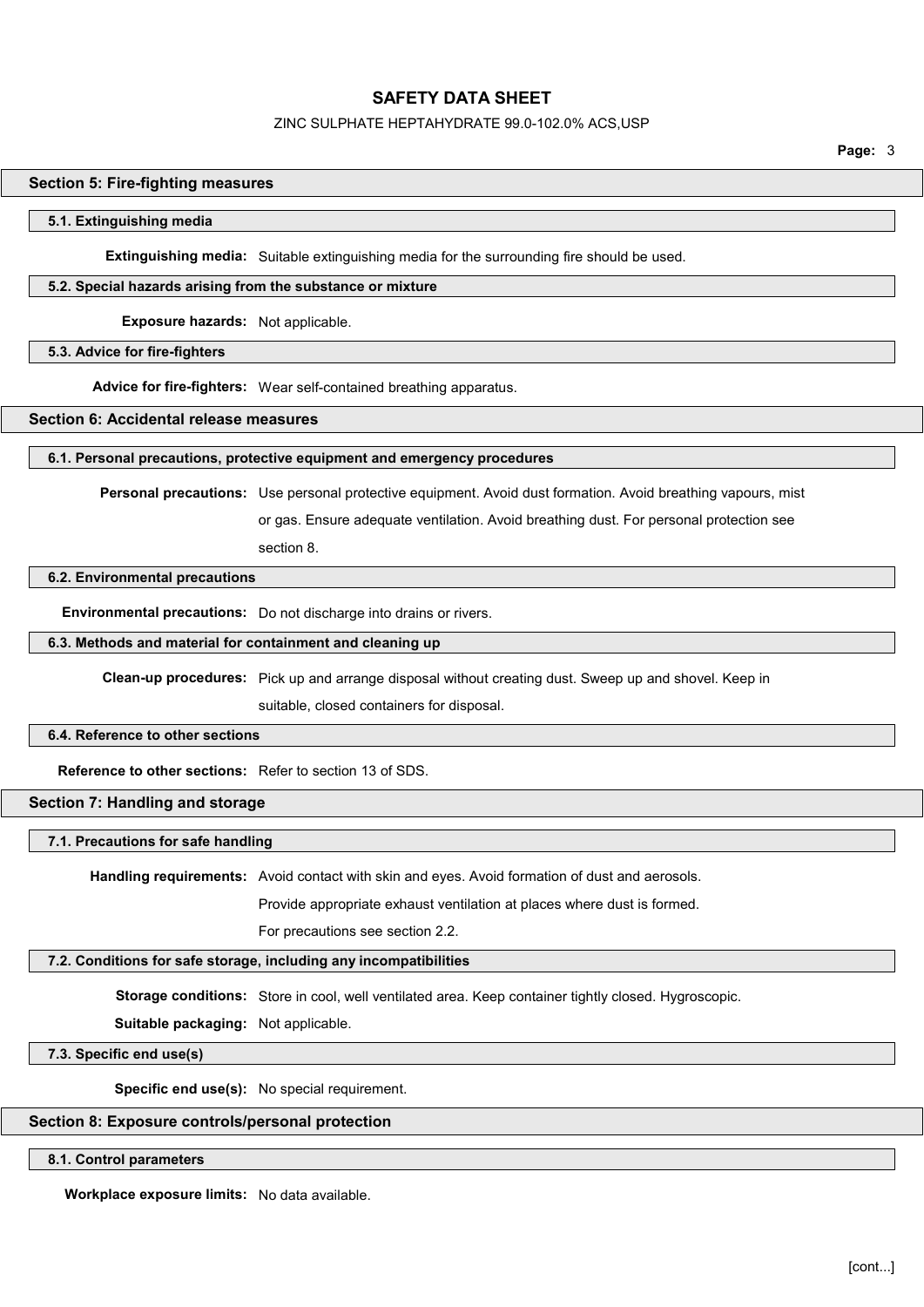## ZINC SULPHATE HEPTAHYDRATE 99.0-102.0% ACS,USP

## 8.1. DNEL/PNEC Values

|                               | <b>DNEL / PNEC</b> No data available.                                                                         |
|-------------------------------|---------------------------------------------------------------------------------------------------------------|
| 8.2. Exposure controls        |                                                                                                               |
|                               | Engineering measures: Handle in accordance with good industrial hygiene and safety practice. Wash hands       |
|                               | before breaks and at the end of workday.                                                                      |
|                               | Respiratory protection: Where risk assessment shows air-purifying respirators are appropriate use a full-face |
|                               | particle respirator type N100 (US) or type P3 (EN 143) respirator cartridges as a backup                      |
|                               | to engineering controls. If the respirator is the sole means of protection, use a full-face                   |
|                               | supplied air respirator. Use respirators and components tested and approved under                             |
|                               | appropriate government standards such as NIOSH (US) or CEN (EU).                                              |
| Hand protection: Full contact |                                                                                                               |
|                               | Material: Nitrile rubber                                                                                      |
|                               | Minimum layer thickness: 0.11 mm                                                                              |
|                               | Break through time: 480 min Splash contact                                                                    |
|                               | Material: Nitrile rubber                                                                                      |
|                               | Minimum layer thickness: 0.11 mm                                                                              |
|                               | Break through time: 480 min Use proper glove removal technique (without touching                              |
|                               | glove's outer surface) to avoid skin contact with this product. Dispose of contaminated                       |
|                               | gloves after use in accordance with applicable laws and good laboratory practices.                            |
|                               | Wash and dry hands.                                                                                           |
|                               | Eye protection: Face-shield. Safety glasses. Use equipment for eye protection tested and approved             |
|                               | under appropriate government standards such as NIOSH (US) or EN 166(EU).                                      |
|                               | Skin protection: Complete suit protecting against chemicals. The type of protective equipment must be         |
|                               | selected according to the concentration and amount of the dangerous substance at the                          |
|                               | specific workplace.                                                                                           |
|                               | Environmental: Do not let product enter drains. Prevent from entering in public sewers or the immediate       |
|                               | environment.                                                                                                  |

# Section 9: Physical and chemical properties

| 9.1. Information on basic physical and chemical properties |                                  |  |                                                         |
|------------------------------------------------------------|----------------------------------|--|---------------------------------------------------------|
|                                                            | <b>State: Crystalline</b>        |  |                                                         |
| <b>Colour: White</b>                                       |                                  |  |                                                         |
| Melting point/range°C: $>$ 500 °C                          |                                  |  | <b>Relative density:</b> 1.957 g/cm3 at 20 $^{\circ}$ C |
|                                                            | <b>pH:</b> $4.0 - 6.0$ at 50 g/l |  |                                                         |
| 9.2. Other information                                     |                                  |  |                                                         |
|                                                            |                                  |  |                                                         |

Other information: Not applicable.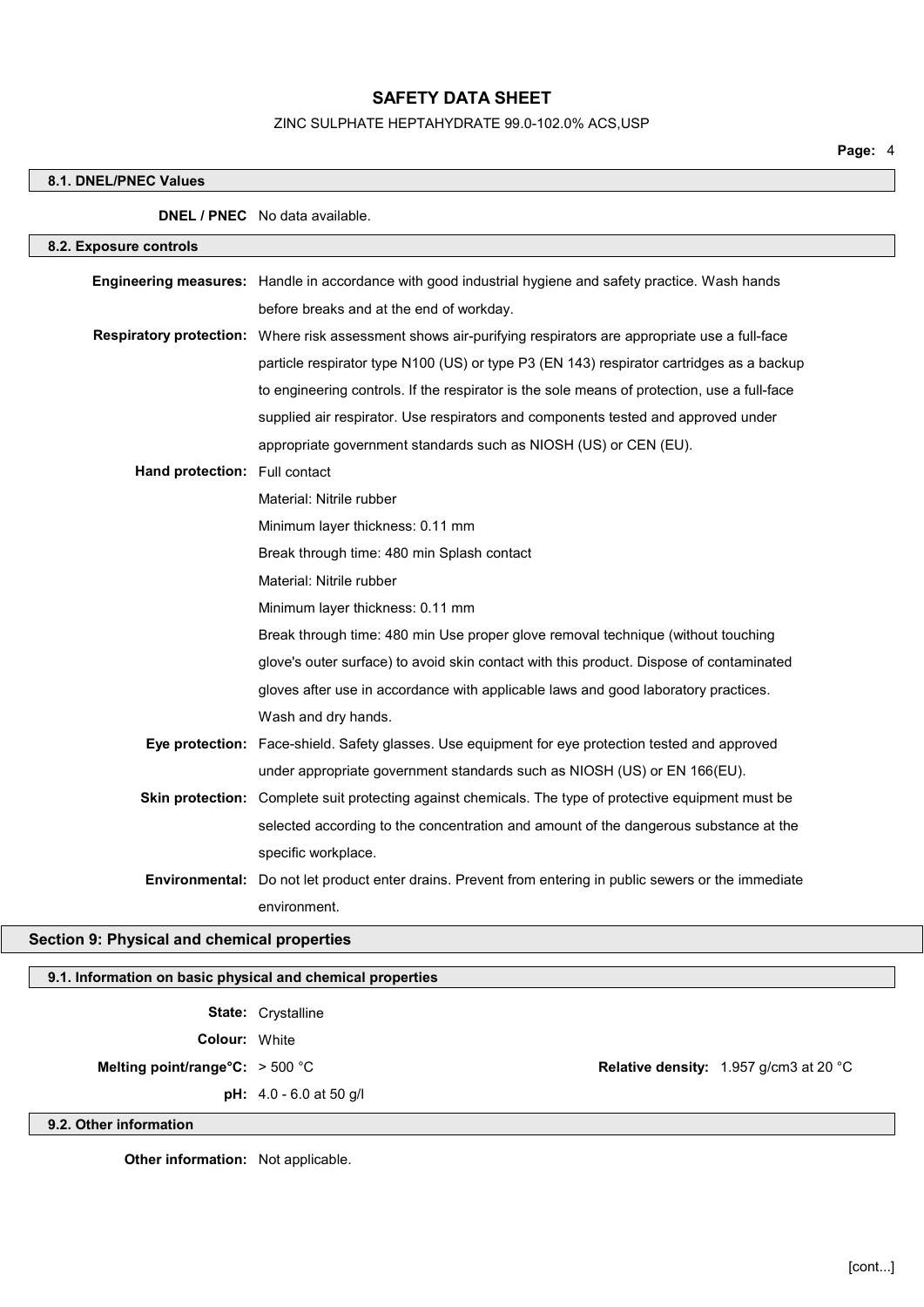## ZINC SULPHATE HEPTAHYDRATE 99.0-102.0% ACS,USP

Page: 5

#### Section 10: Stability and reactivity

#### 10.1. Reactivity

Reactivity: No data available.

#### 10.2. Chemical stability

Chemical stability: Stable under normal conditions.

### 10.3. Possibility of hazardous reactions

Hazardous reactions: No data available.

10.4. Conditions to avoid

Conditions to avoid: No data available.

10.5. Incompatible materials

Materials to avoid: Strong oxidising agents.

### 10.6. Hazardous decomposition products

Haz. decomp. products: In combustion emits toxic fumes of sulphur oxides. In combustion emits toxic fumes of

zinc/ zinc oxides. In combustion emits toxic fumes of borane/ boron oxides.

### Section 11: Toxicological information

## 11.1. Information on toxicological effects

#### Toxicity values:

| Route           | Species | Test | Value | Units |
|-----------------|---------|------|-------|-------|
| <b>ORAL</b>     | RAT     | LD50 | 2,150 | mg/kg |
| Intraperitoneal | RAT     | LD50 | 200   | mg/kg |

## Relevant hazards for substance:

| Hazard                        | Route      | Basis              |
|-------------------------------|------------|--------------------|
| Acute toxicity (ac. tox. 4)   | <b>ING</b> | Based on test data |
| Serious eye damage/irritation | OPT        | Based on test data |

## Symptoms / routes of exposure

Skin contact: No data available. Eye contact: Risk of serious damage to eyes. Ingestion: No data available. Inhalation: No data available. Delayed / immediate effects: No data available. Other information: Not applicable.

Section 12: Ecological information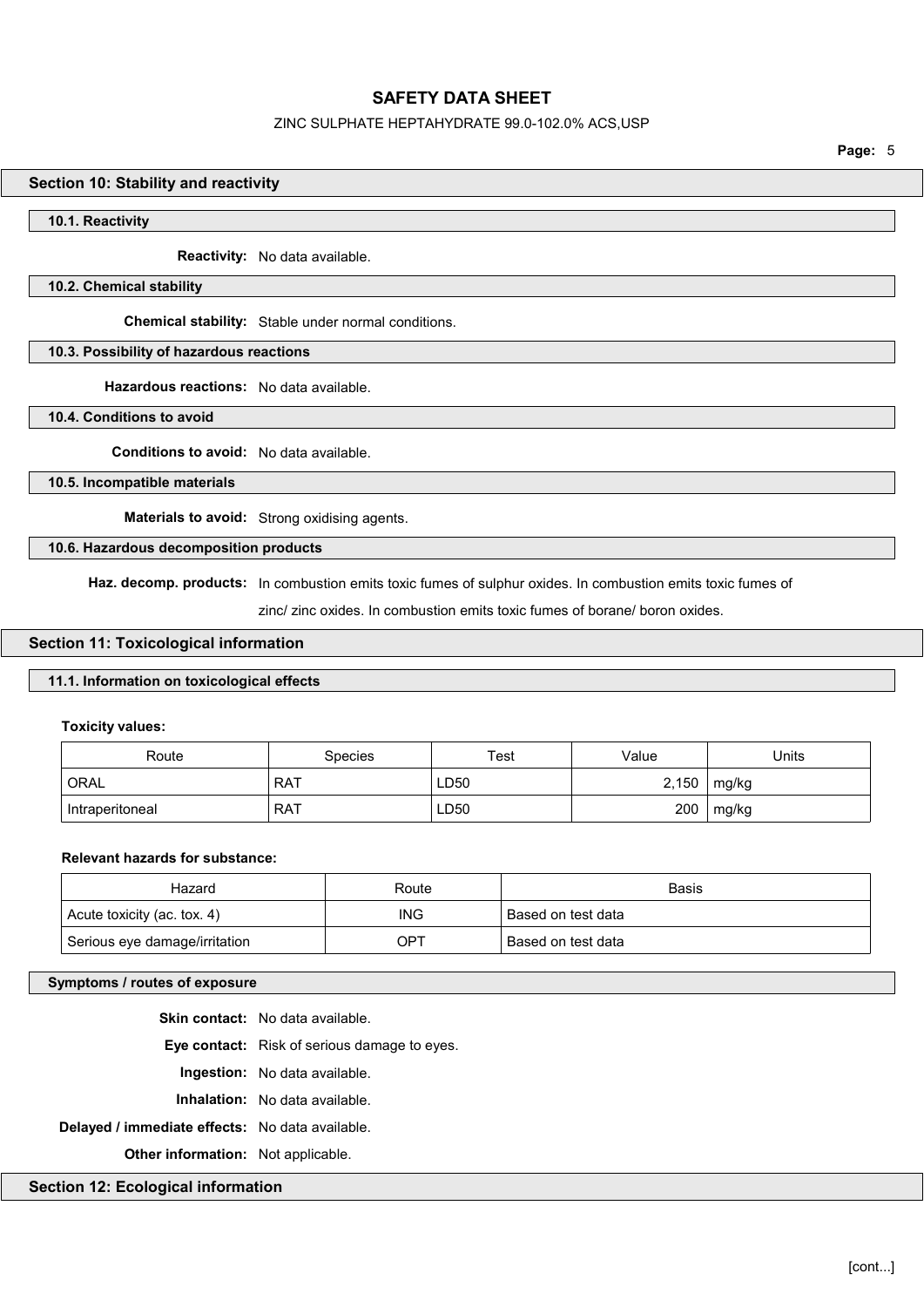# ZINC SULPHATE HEPTAHYDRATE 99.0-102.0% ACS,USP

Page: 6

| <b>Ecotoxicity values:</b>                     |                                                                                                 |          |          |              |
|------------------------------------------------|-------------------------------------------------------------------------------------------------|----------|----------|--------------|
| Species                                        |                                                                                                 | Test     | Value    | <b>Units</b> |
| <b>FISH</b>                                    |                                                                                                 | 96H LC50 | $1 - 10$ | mg/l         |
| 12.2. Persistence and degradability            |                                                                                                 |          |          |              |
| Persistence and degradability: Not applicable. |                                                                                                 |          |          |              |
| 12.3. Bioaccumulative potential                |                                                                                                 |          |          |              |
| Bioaccumulative potential: No data available.  |                                                                                                 |          |          |              |
| 12.4. Mobility in soil                         |                                                                                                 |          |          |              |
|                                                | Mobility: No data available.                                                                    |          |          |              |
| 12.5. Results of PBT and vPvB assessment       |                                                                                                 |          |          |              |
|                                                | PBT identification: This product is not identified as a PBT/vPvB substance.                     |          |          |              |
| 12.6. Other adverse effects                    |                                                                                                 |          |          |              |
|                                                | Other adverse effects: Very toxic to aquatic organisms.                                         |          |          |              |
| <b>Section 13: Disposal considerations</b>     |                                                                                                 |          |          |              |
| 13.1. Waste treatment methods                  |                                                                                                 |          |          |              |
|                                                | Disposal operations: Offer surplus and non-recyclable solutions to a licensed disposal company. |          |          |              |
| Recovery operations: Not applicable.           |                                                                                                 |          |          |              |
|                                                | Disposal of packaging: Dispose of as unused product.                                            |          |          |              |
|                                                | NB: The user's attention is drawn to the possible existence of regional or national             |          |          |              |
|                                                | regulations regarding disposal.                                                                 |          |          |              |
| <b>Section 14: Transport information</b>       |                                                                                                 |          |          |              |
|                                                |                                                                                                 |          |          |              |
| 14.1. UN number                                |                                                                                                 |          |          |              |
| UN number: UN3077                              |                                                                                                 |          |          |              |
| 14.2. UN proper shipping name                  |                                                                                                 |          |          |              |
|                                                | Shipping name: ENVIRONMENTALLY HAZARDOUS SUBSTANCE, SOLID, N.O.S.                               |          |          |              |
| 14.3. Transport hazard class(es)               |                                                                                                 |          |          |              |
| Transport class: 9                             |                                                                                                 |          |          |              |
| 14.4. Packing group                            |                                                                                                 |          |          |              |
| Packing group: III                             |                                                                                                 |          |          |              |
| 14.5. Environmental hazards                    |                                                                                                 |          |          |              |